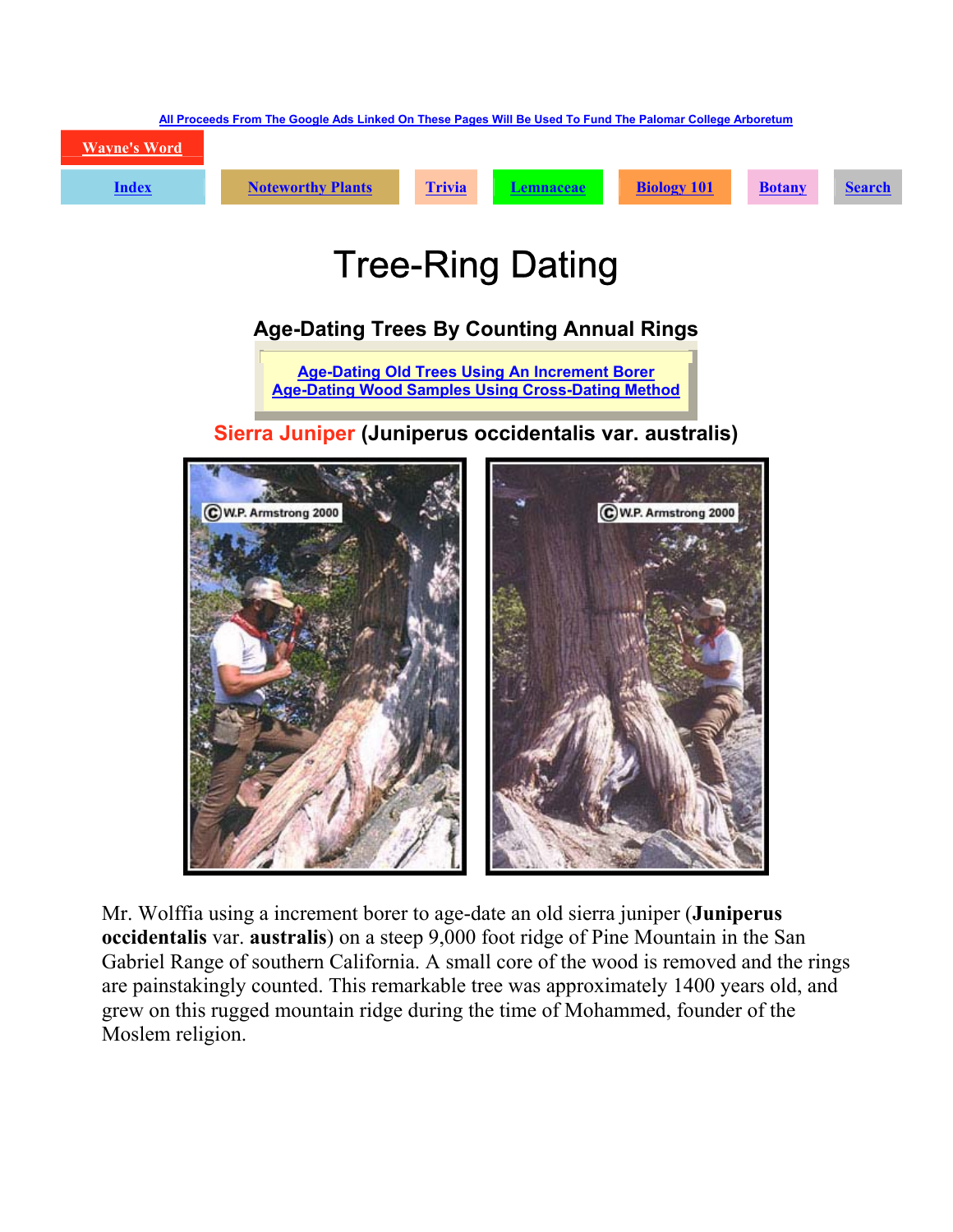

The increment borer removes a small cylinder or core of wood from the tree trunk. By counting the thin bands (annual rings) on the wood cylinder, the approximate age of the tree can be determined. Often the borer does not reach the center of the trunk, so the total number of years must be extrapolated from the radius of the trunk. The radius (r) can be determined from the circumference of the trunk  $(C=2\pi r)$ , or from special tape measures that give the diameter directly.



Close-up view of the increment borer, showing the slender wood core that is extracted from the trunk. The core is sanded and treated with a wood oil to make the rings more distinct. Since the rings are so close together, they must be counted under a dissecting microscope.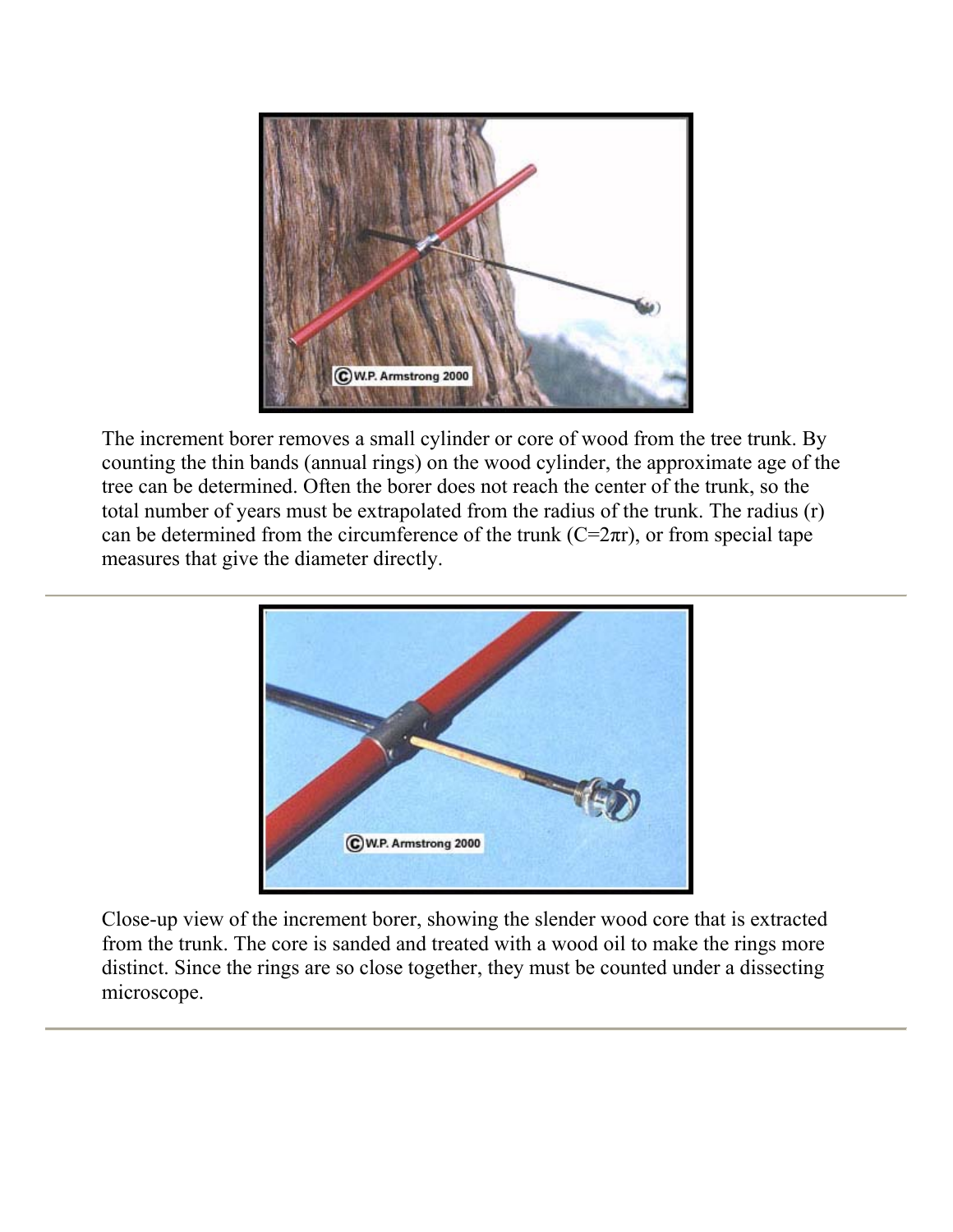

Three wood cylinders (cores) extracted from the trunk of an old Sierra juniper (**Juniperus occidentalis** var. **australis**). Core A has 325 rings, B has 362 rings and C has 412 rings. The rings are very close together and require magnification in order to count them. Due to the enormous size of the trunk, it was necessary to extrapolate the age based on the radius of the trunk. This ancient juniper was approximately 1400 years old, and grew on this mountain ridge during the time of Mohammed.



How many years of growth are represented in this block of Douglas fir wood (**Pseudotsuga menziesii**)? Count the dark center as one year.

**Cross-Dating By Comparing Tree Ring Patterns**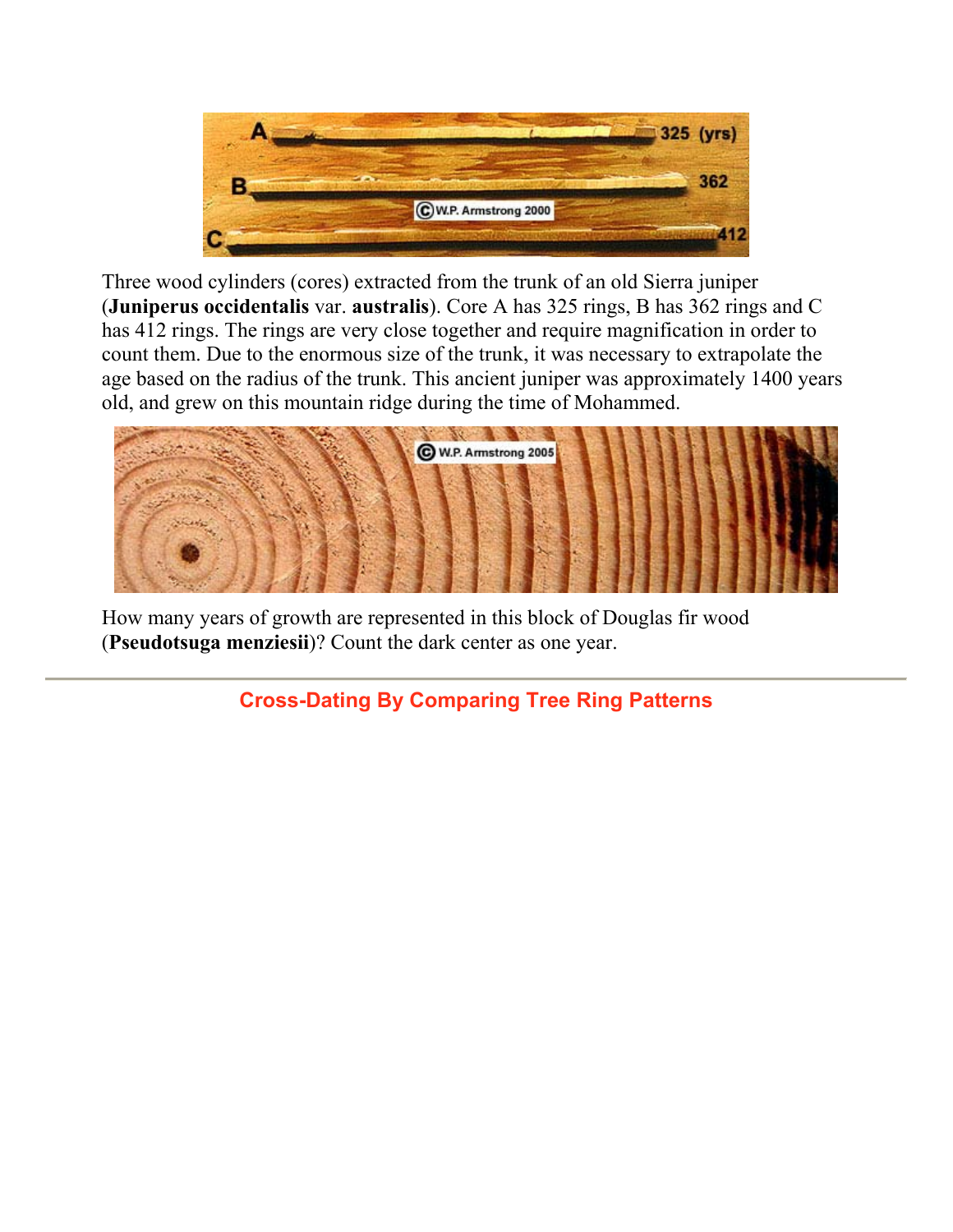

A tree was felled in 1982 giving rise to Stump A which dates back to 1906. The 1906 ring pattern in wood Sample A (which was cut from Stump A) correlates with a 1906 ring pattern in Sample B which was cut from an older, undated Stump B. Wood Sample B dates back to the year 1840. By matching up similar spaced rings in Samples B, C and D, the ages of ancient timbers can be determined. As long as the wood samples being compared have some ring patterns that coincide, time may be extended back through an unbroken succession of growth rings. In this example, wood Sample D dates back to the year 1691. This represents an unbroken succession of 291 annual rings, almost three centuries of time recorded in four small pieces of wood. Today, scientists have painstakingly established an unbroken succession of rings extending back in time over 80 centuries (8,000 years). Cross-dating is a valuable tool in dendrochronology and archaeology.